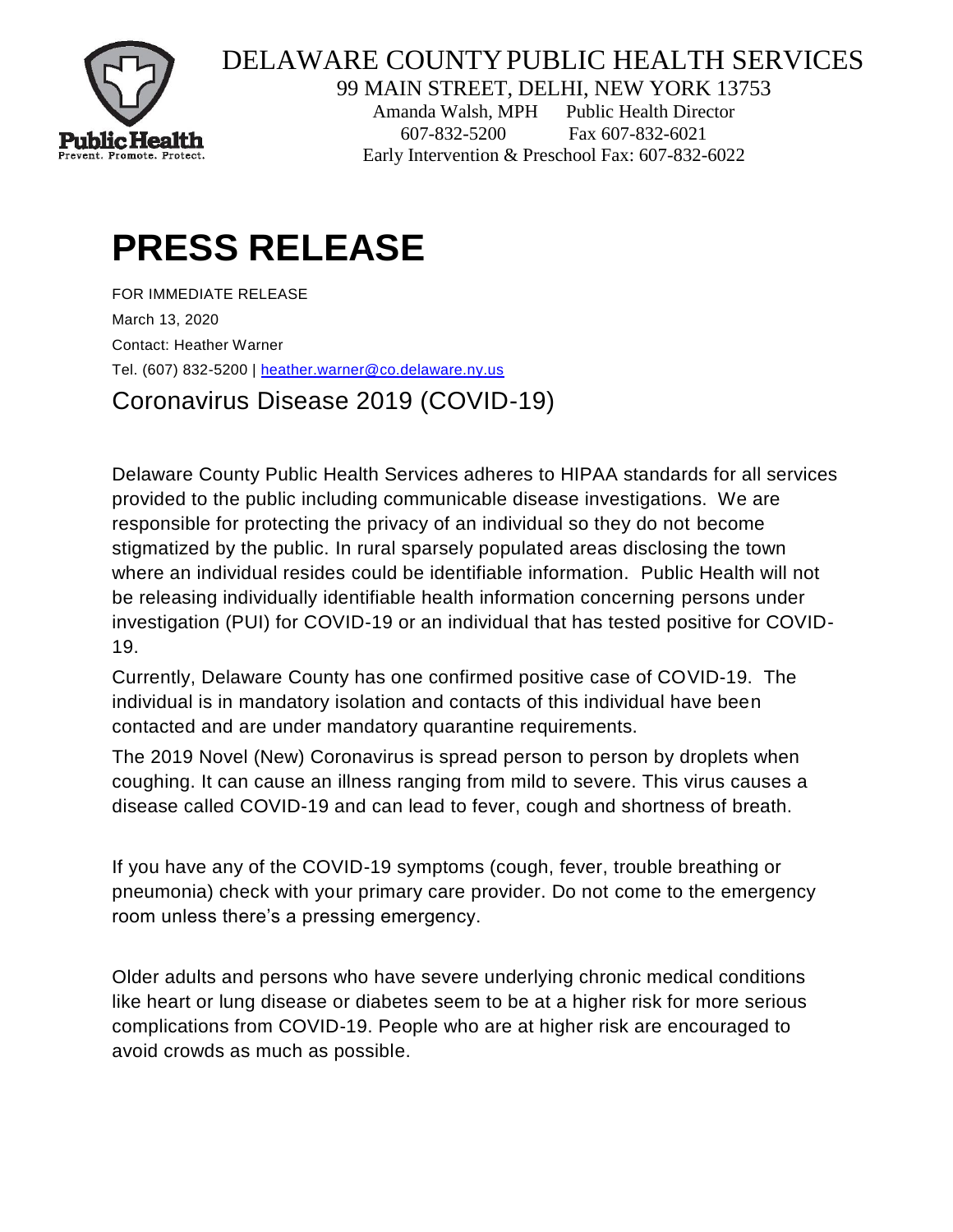#### PREVENTION

To prevent spread of this virus, the flu and other respiratory illnesses, individuals are encouraged to:

Wash hands often with soap and water for at least 20 seconds. If soap and water are not available, use an alcohol-based sanitizer with at least 60% alcohol.

Avoid touching your eyes, nose, and mouth with unwashed hands.

Avoid close contact with people who are sick.

Stay home when you are sick.

Cover your cough or sneeze with a tissue, then throw the tissue in the trash.

Clean and disinfect frequently touched objects and surface.

#### **TESTING**

The "testing kits" that have been referred to in the media are for the laboratories that run testing on the actual specimens. There are no "test kits" for the public. Weekly, more commercial labs are being credentialed to run testing for COVID-19.

There is a screening process for testing that is done via a primary care provider. If you have any of the COVID-19 symptoms (cough, fever, trouble breathing or pneumonia) check with your primary care provider. Do not come to the emergency room unless there's a pressing emergency.

Triage sites for testing have begun to be set-up in certain in areas in New York State.

Sites that are close to Delaware County include:

- Catskill Regional Medical Center COVID triage and testing site.
- Vestal Virtual Walk-In Clinic

### **Effective, March 13, 2020, the New York State Governor has issued the following restrictions:**

- Events with 500 or more individuals in attendance are to be cancelled or postponed.
- Any gathering under 500 individuals in attendance are required to cut capacity by 50%.
- Additionally, visitations to nursing homes and assisted living facilities are